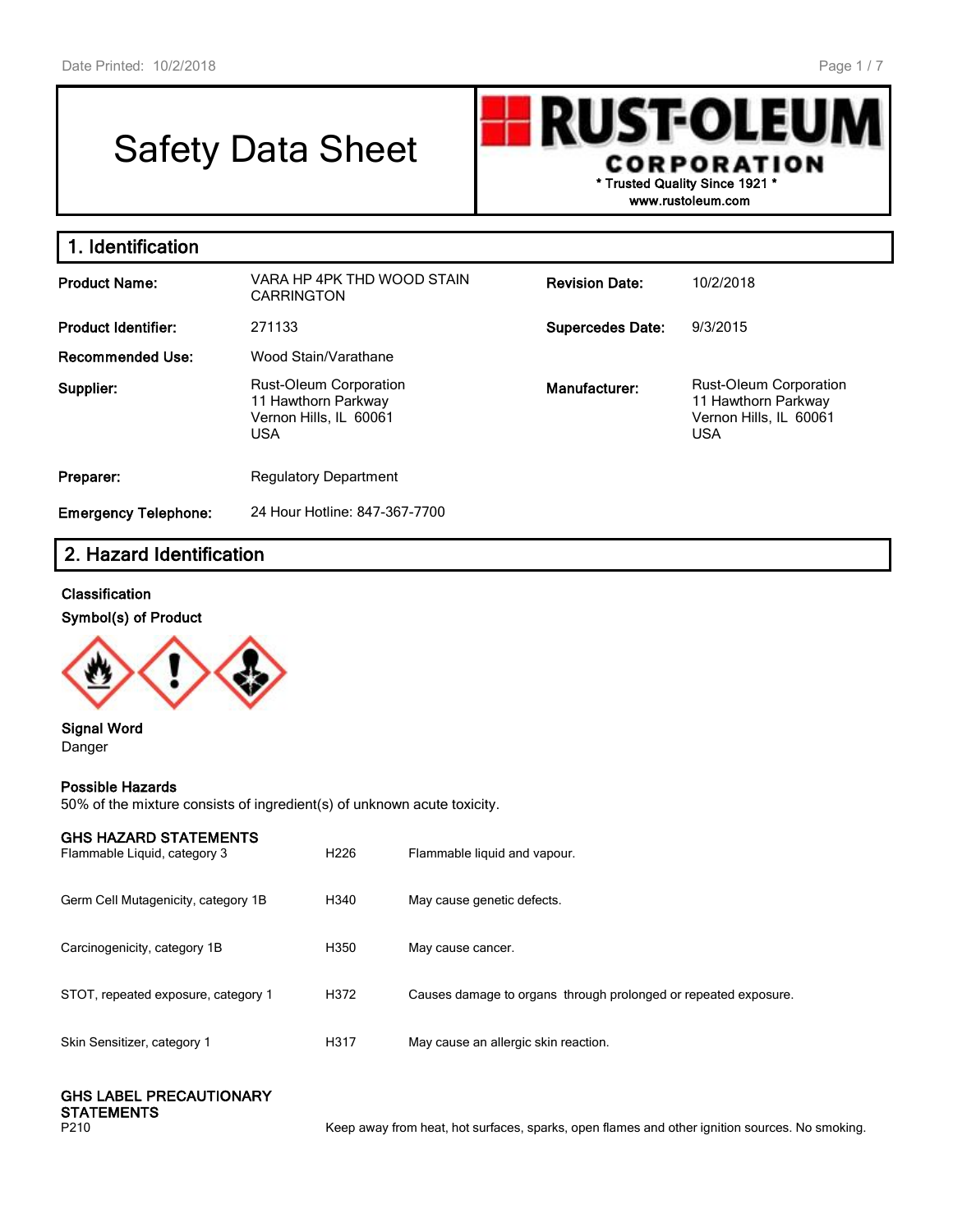| Date Printed: 10/2/2018                         | Page 2 / 7                                                                                            |
|-------------------------------------------------|-------------------------------------------------------------------------------------------------------|
| P233                                            | Keep container tightly closed.                                                                        |
| P280                                            | Wear protective gloves/protective clothing/eye protection/face protection.                            |
| P303+P361+P353                                  | IF ON SKIN (or hair): Take off immediately all contaminated clothing. Rinse skin with water/shower.   |
| P370+P378                                       | In case of fire: Use alcohol film forming foam, carbon dioxide, dry chemical, dry sand to extinguish. |
| P403+P235                                       | Store in a well-ventilated place. Keep cool.                                                          |
| P501                                            | Dispose of contents/container in accordance with local, regional and national regulations.            |
| P201                                            | Obtain special instructions before use.                                                               |
| P308+P313                                       | IF exposed or concerned: Get medical advice/attention.                                                |
| P405                                            | Store locked up.                                                                                      |
| P260                                            | Do not breathe dust/fume/gas/mist/vapors/spray.                                                       |
| P264                                            | Wash hands thoroughly after handling.                                                                 |
| P314                                            | Get medical advice/attention if you feel unwell.                                                      |
| P272                                            | Contaminated work clothing should not be allowed out of the workplace.                                |
| P302+P352                                       | IF ON SKIN: Wash with plenty of soap and water.                                                       |
| P333+P313                                       | If skin irritation or rash occurs: Get medical advice/attention.                                      |
| P321                                            | For specific treatment see label                                                                      |
| <b>GHS SDS PRECAUTIONARY STATEMENTS</b><br>P240 | Ground/bond container and receiving equipment.                                                        |
| P241                                            | Use explosion-proof electrical/ventilating/lighting/equipment.                                        |
| P242                                            | Use only non-sparking tools.                                                                          |
| P243                                            | Take precautionary measures against static discharge.                                                 |
| P270                                            | Do not eat, drink or smoke when using this product.                                                   |
| P363                                            | Wash contaminated clothing before reuse.                                                              |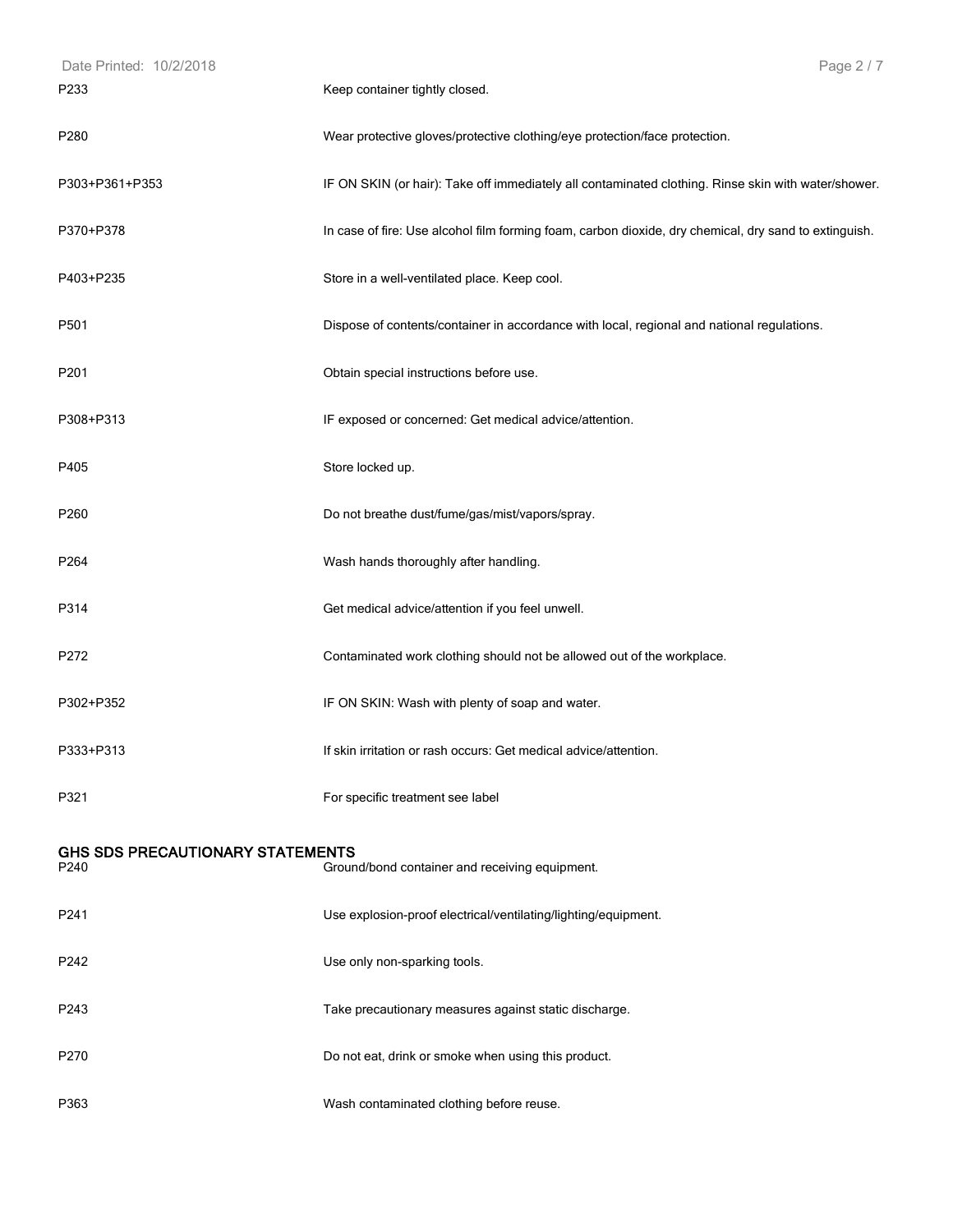# **3. Composition / Information On Ingredients**

## **HAZARDOUS SUBSTANCES**

| <b>Chemical Name</b>                   | CAS-No.        | <b>Wt.%</b><br>Range | <b>GHS Symbols</b>    | <b>GHS Statements</b>    |
|----------------------------------------|----------------|----------------------|-----------------------|--------------------------|
| Stoddard Solvent                       | 8052-41-3      | $25 - 50$            | GHS08                 | H304-372                 |
| Carbon Black                           | 1333-86-4      | $1.0 - 2.5$          | Not Available         | Not Available            |
| Hydrous Magnesium Silicate             | 14807-96-6     | $1.0 - 2.5$          | Not Available         | Not Available            |
| Naphtha, Petroleum, Hydrotreated Light | 64742-49-0     | $0.1 - 1.0$          | GHS08                 | H304-340-350             |
| Crystalline Silica / Quartz            | 14808-60-7     | $0.1 - 1.0$          | Not Available         | Not Available            |
| Ethylbenzene                           | $100 - 41 - 4$ | $0.1 - 1.0$          | GHS02-GHS07-<br>GHS08 | H225-304-332-351-373     |
| Methyl ethyl ketoxime                  | 96-29-7        | $0.1 - 1.0$          | GHS05-GHS06-<br>GHS08 | H302-312-317-318-331-351 |
| Naphtha, Hydrotreated Heavy            | 64742-48-9     | $0.1 - 1.0$          | GHS08                 | H304-340-350             |
| Dipropylene Glycol Monomethyl Ether    | 34590-94-8     | < 0.1                | Not Available         | Not Available            |

## **4. First-Aid Measures**

**FIRST AID - EYE CONTACT:** Immediately flush eyes with plenty of water for at least 15 minutes holding eyelids open. Get medical attention. Do NOT allow rubbing of eyes or keeping eyes closed.

**FIRST AID - SKIN CONTACT:** Wash skin with soap and water. Remove contaminated clothing. Get medical attention if irritation develops or persists.

**FIRST AID - INHALATION:** Remove to fresh air. If not breathing, give artificial respiration. If breathing is difficult, give oxygen. Get immediate medical attention. Do NOT use mouth-to-mouth resuscitation. If you experience difficulty in breathing, leave the area to obtain fresh air. If continued difficulty is experienced, get medical assistance immediately.

**FIRST AID - INGESTION:** Aspiration hazard: Do not induce vomiting or give anything by mouth because this material can enter the lungs and cause severe lung damage. Get immediate medical attention. If swallowed, get medical attention.

# **5. Fire-Fighting Measures**

**EXTINGUISHING MEDIA:** Alcohol Film Forming Foam, Carbon Dioxide, Dry Chemical, Dry Sand, Water Fog

**UNUSUAL FIRE AND EXPLOSION HAZARDS:** Isolate from heat, electrical equipment, sparks and open flame. Vapors can travel to a source of ignition and flash back. Vapors may form explosive mixtures with air. No unusual fire or explosion hazards noted. Closed containers may explode when exposed to extreme heat due to buildup of steam. Keep containers tightly closed. Combustible liquid and vapor.

**SPECIAL FIREFIGHTING PROCEDURES:** Water may be used to cool closed containers to prevent pressure buildup and possible autoignition or explosion. Evacuate area and fight fire from a safe distance. Use water spray to keep fire-exposed containers cool. Containers may explode when heated.

**Special Fire and Explosion Hazard (Combustible Dust):** No Information

# **6. Accidental Release Measures**

**STEPS TO BE TAKEN IF MATERIAL IS RELEASED OR SPILLED:** Contain spilled liquid with sand or earth. DO NOT use combustible materials such as sawdust. Eliminate all ignition sources; use explosion-proof equipment. Place material in a container and dispose of according to local, provincial, state and federal regulations. Dispose of according to local, state (provincial) and federal regulations. Do not incinerate closed containers. Remove all sources of ignition, ventilate area and remove with inert absorbent and non-sparking tools.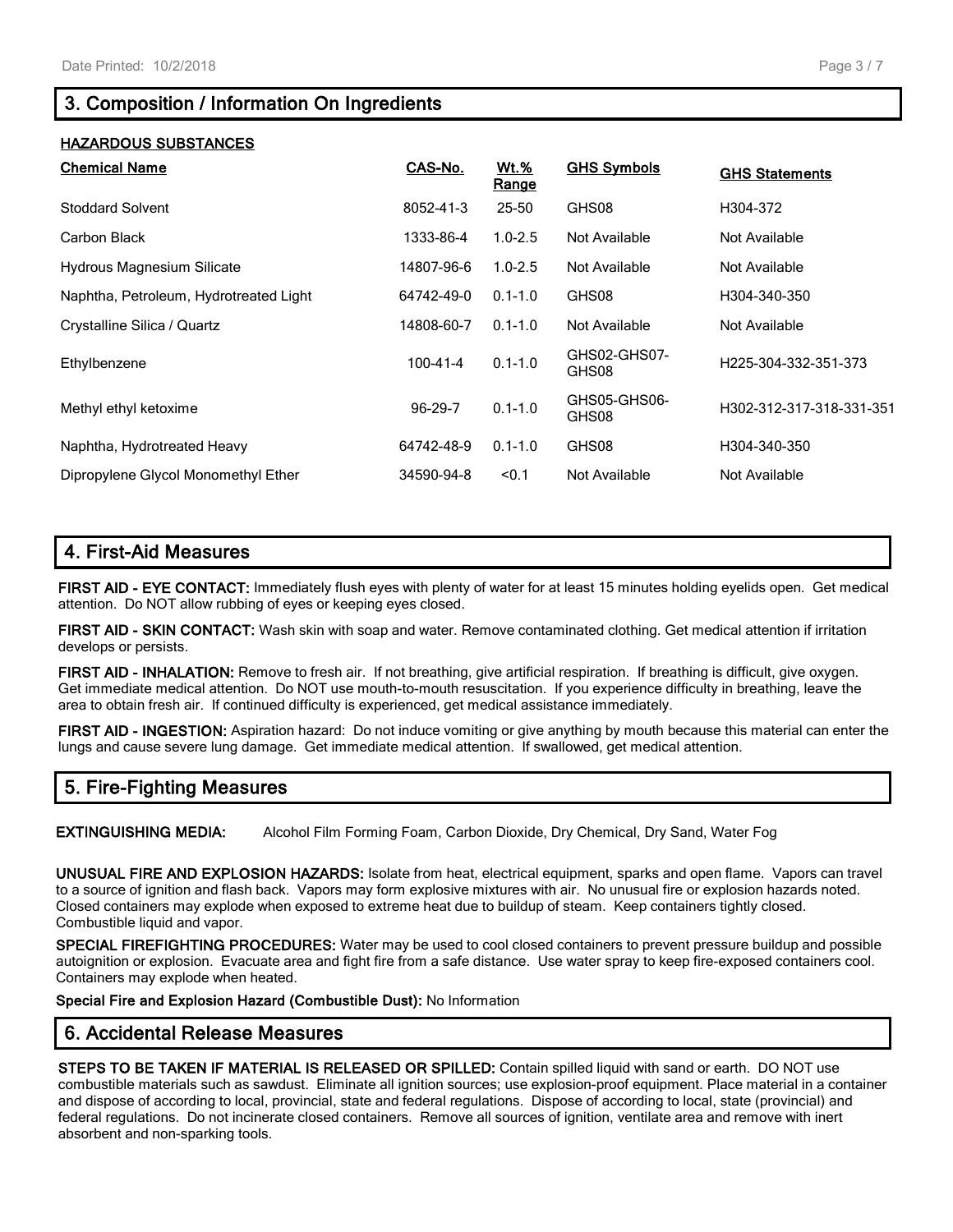# **7. Handling and Storage**

**HANDLING:** Wash thoroughly after handling. Wash hands before eating. Use only with adequate ventilation. Follow all SDS and label precautions even after container is emptied because it may retain product residues. Remove contaminated clothing and launder before reuse. Avoid breathing fumes, vapors, or mist. Avoid contact with eyes, skin and clothing.

**STORAGE:** Keep containers tightly closed. Isolate from heat, electrical equipment, sparks and open flame. Keep away from heat, sparks, flame and sources of ignition. Keep container closed when not in use. Store in a dry, well ventilated place. Keep container tightly closed when not in use. Avoid excess heat.

**Advice on Safe Handling of Combustible Dust:** No Information

## **8. Exposure Controls / Personal Protection**

| <b>Chemical Name</b>                             | CAS-No.    | Weight %<br>Less Than | <b>ACGIH TLV-</b><br>TWA | <b>ACGIH TLV-</b><br><b>STEL</b> | <b>OSHA PEL-TWA</b> | <b>OSHA PEL-</b><br><b>CEILING</b> |
|--------------------------------------------------|------------|-----------------------|--------------------------|----------------------------------|---------------------|------------------------------------|
| <b>Stoddard Solvent</b>                          | 8052-41-3  | 50.0                  | $100$ ppm                | N.E.                             | $500$ ppm           | N.E.                               |
| Carbon Black                                     | 1333-86-4  | 5.0                   | $3 \text{ mg/m}$         | N.E.                             | $3.5 \text{ mg/m}$  | N.E.                               |
| <b>Hydrous Magnesium Silicate</b>                | 14807-96-6 | 5.0                   | $2 \text{ mg/m}$         | N.E.                             | N.E.                | N.E.                               |
| Naphtha, Petroleum,<br><b>Hydrotreated Light</b> | 64742-49-0 | 1.0                   | N.E.                     | N.E.                             | N.E.                | N.E.                               |
| Crystalline Silica / Quartz                      | 14808-60-7 | 1.0                   | $0.025$ mg/m $3$         | N.E.                             | $50 \mu g/m3$       | N.E.                               |
| Ethylbenzene                                     | 100-41-4   | 1.0                   | 20 ppm                   | N.E.                             | $100$ ppm           | N.E.                               |
| Methyl ethyl ketoxime                            | 96-29-7    | 1.0                   | 10 ppm                   | N.E.                             | N.E.                | N.E.                               |
| Naphtha, Hydrotreated Heavy                      | 64742-48-9 | 1.0                   | N.E.                     | N.E.                             | N.E.                | N.E.                               |
| Dipropylene Glycol Monomethyl<br>Ether           | 34590-94-8 | 0.1                   | $100$ ppm                | 150 ppm                          | $100$ ppm           | N.E.                               |

#### **PERSONAL PROTECTION**

**ENGINEERING CONTROLS:** Use process enclosures, local exhaust ventilation, or other engineering controls to control airborne levels below recommended exposure limits. Prevent build-up of vapors by opening all doors and windows to achieve crossventilation.

**RESPIRATORY PROTECTION:** A respiratory protection program that meets OSHA 1910.134 and ANSI Z88.2 requirements must be followed whenever workplace conditions warrant a respirator's use. A NIOSH/MSHA approved air purifying respirator with an organic vapor cartridge or canister may be permissible under certain circumstances where airborne concentrations are expected to exceed exposure limits.

Protection provided by air purifying respirators is limited. Use a positive pressure air supplied respirator if there is any potential for an uncontrolled release, exposure levels are not known, or in any other circumstances where air purifying respirators may not provide adequate protection.

**SKIN PROTECTION:** Use impervious gloves to prevent skin contact and absorption of this material through the skin. Nitrile or Neoprene gloves may afford adequate skin protection. Use gloves to prevent prolonged skin contact.

**EYE PROTECTION:** Use safety eyewear designed to protect against splash of liquids.

**OTHER PROTECTIVE EQUIPMENT:** Refer to safety supervisor or industrial hygienist for further information regarding personal protective equipment and its application. Refer to safety supervisor or industrial hygienist for further guidance regarding types of personal protective equipment and their applications.

**HYGIENIC PRACTICES:** Wash thoroughly with soap and water before eating, drinking or smoking. Remove contaminated clothing immediately and launder before reuse.

**Engineering Measures for Combustible Dust:** No Information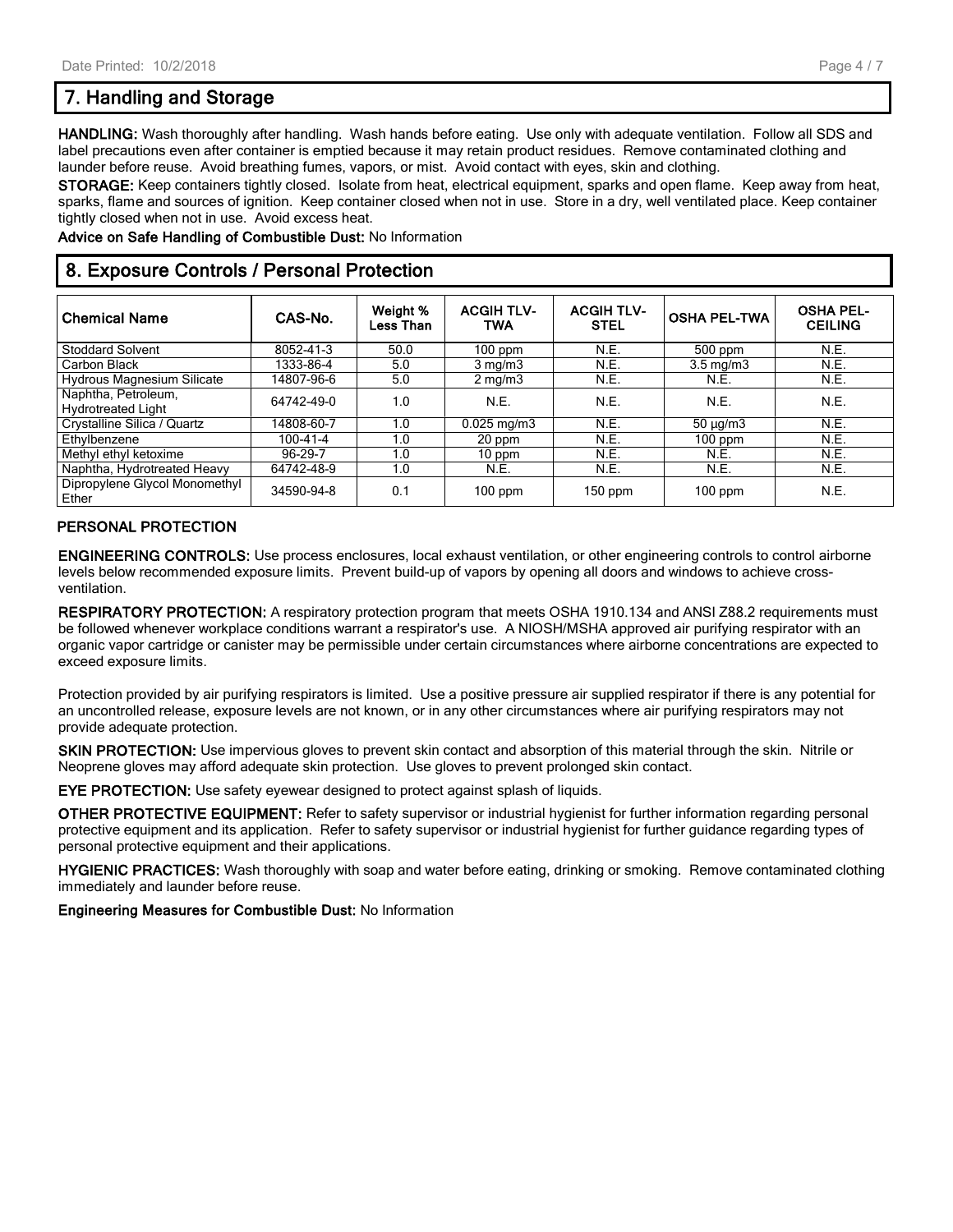# **9. Physical and Chemical Properties**

| Appearance:<br>Odor:<br><b>Relative Density:</b><br>Freeze Point, °C:<br><b>Solubility in Water:</b><br>Decompostion Temp., °C: | Liguid<br>Solvent Like<br>1.001<br>N.D.<br>Negligible<br>N.D. | <b>Physical State:</b><br><b>Odor Threshold:</b><br>pH:<br>Viscosity:<br><b>Partition Coefficient, n-</b><br>octanol/water: | Liguid<br>N.E.<br>N.A.<br>N.D.<br>N.D. |
|---------------------------------------------------------------------------------------------------------------------------------|---------------------------------------------------------------|-----------------------------------------------------------------------------------------------------------------------------|----------------------------------------|
| Boiling Range, °C:                                                                                                              | $100 - 537$                                                   | <b>Explosive Limits, vol%:</b>                                                                                              | $1.0 - 7.0$                            |
| <b>Flammability:</b>                                                                                                            | <b>Supports Combustion</b>                                    | Flash Point, °C:                                                                                                            | 41                                     |
| <b>Evaporation Rate:</b>                                                                                                        | Slower than Ether                                             | Auto-ignition Temp., °C:                                                                                                    | N.D.                                   |
| <b>Vapor Density:</b>                                                                                                           | Heavier than Air                                              | <b>Vapor Pressure:</b>                                                                                                      | N.D.                                   |

(See "Other information" Section for abbreviation legend)

# **10. Stability and Reactivity**

**CONDITIONS TO AVOID:** Avoid all possible sources of ignition.

**INCOMPATIBILITY:** Incompatible with strong oxidizing agents, strong acids and strong alkalies.

**HAZARDOUS DECOMPOSITION:** By open flame, carbon monoxide and carbon dioxide. When heated to decomposition, it emits acrid smoke and irritating fumes. Contains solvents which may form carbon monoxide, carbon dioxide, and formaldehyde.

**HAZARDOUS POLYMERIZATION:** Will not occur under normal conditions.

**STABILITY:** This product is stable under normal storage conditions.

## **11. Toxicological Information**

**EFFECTS OF OVEREXPOSURE - EYE CONTACT:** Causes eye irritation. Substance causes moderate eye irritation.

**EFFECTS OF OVEREXPOSURE - SKIN CONTACT:** Prolonged or repeated skin contact may cause irritation. Substance may cause slight skin irritation.

**EFFECTS OF OVEREXPOSURE - INHALATION:** Harmful if inhaled. Avoid breathing fumes, spray, vapors, or mist. May cause headaches and dizziness. High vapor concentrations are irritating to the eyes, nose, throat and lungs. High gas, vapor, mist or dust concentrations may be harmful if inhaled. Prolonged or excessive inhalation may cause respiratory tract irritation.

**EFFECTS OF OVEREXPOSURE - INGESTION:** Harmful if swallowed. Aspiration hazard if swallowed; can enter lungs and cause damage. Irritating to the nose, throat and respiratory tract.

**EFFECTS OF OVEREXPOSURE - CHRONIC HAZARDS:** IARC lists Ethylbenzene as a possible human carcinogen (group 2B). Reports have associated repeated and prolonged occupational overexposure to solvents with permanent brain and nervous system damage. Contains carbon black. Chronic inflammation, lung fibrosis, and lung tumors have been observed in some rats experimentally exposed for long periods of time to excessive concentrations of carbon black and several insoluble fine dust particles. Tumors have not been observed in other animal species (i.e., mouse and hamster) under similar circumstances and study conditions. Epidemiological studies of North American workers show no evidence of clinically significant adverse health effects due to occupational exposure to carbon black.

Carbon black is listed as a Group 2B-"Possibly carcinogenic to humans" by IARC and is proposed to be listed as A4- "not classified as a human carcinogen" by the American Conference of Governmental Industrial Hygienists. Significant exposure is not anticipated during brush application or drying. Risk of overexposure depends on duration and level of exposure to dust from repeated sanding of surfaces or spray mist and the actual concentration of carbon black in the formula.

PRIMARY ROUTE(S) OF ENTRY: Eye Contact, Ingestion, Inhalation, Skin Absorption, Skin Contact

## **ACUTE TOXICITY VALUES The acute effects of this product have not been tested. Data on individual components are tabulated below:**

| CAS-No.    | <b>Chemical Name</b>                   | Oral LD50        | Dermal LD50        | <u>Vapor LC50</u> |
|------------|----------------------------------------|------------------|--------------------|-------------------|
| 1333-86-4  | Carbon Black                           | >15400 mg/kg Rat | N.E.               | N.E.              |
| 14807-96-6 | Hydrous Magnesium Silicate             | 6000             | N.E.               | 30                |
| 64742-49-0 | Naphtha, Petroleum, Hydrotreated Light | >5000 mg/kg Rat  | >3160 mg/kg Rabbit | >4951 mg/L Rat    |
| 14808-60-7 | Crystalline Silica / Quartz            | 5500 mg/kg Rat   | 5500               | 100 mg/L          |
| 100-41-4   | Ethylbenzene                           | 3500 mg/kg Rat   | 15400 mg/kg Rabbit | 17.4 mg/L Rat     |
| 96-29-7    | Methyl ethyl ketoxime                  | 930 mg/kg Rat    | 1100 mg/kg Rabbit  | >4.8 mg/L Rat     |
| 64742-48-9 | Naphtha, Hydrotreated Heavy            | >6000 mg/kg Rat  | >3160 mg/kg Rabbit | N.E.              |
| 34590-94-8 | Dipropylene Glycol Monomethyl Ether    | 5350 mg/kg Rat   | 9500 mg/kg Rabbit  | N.E.              |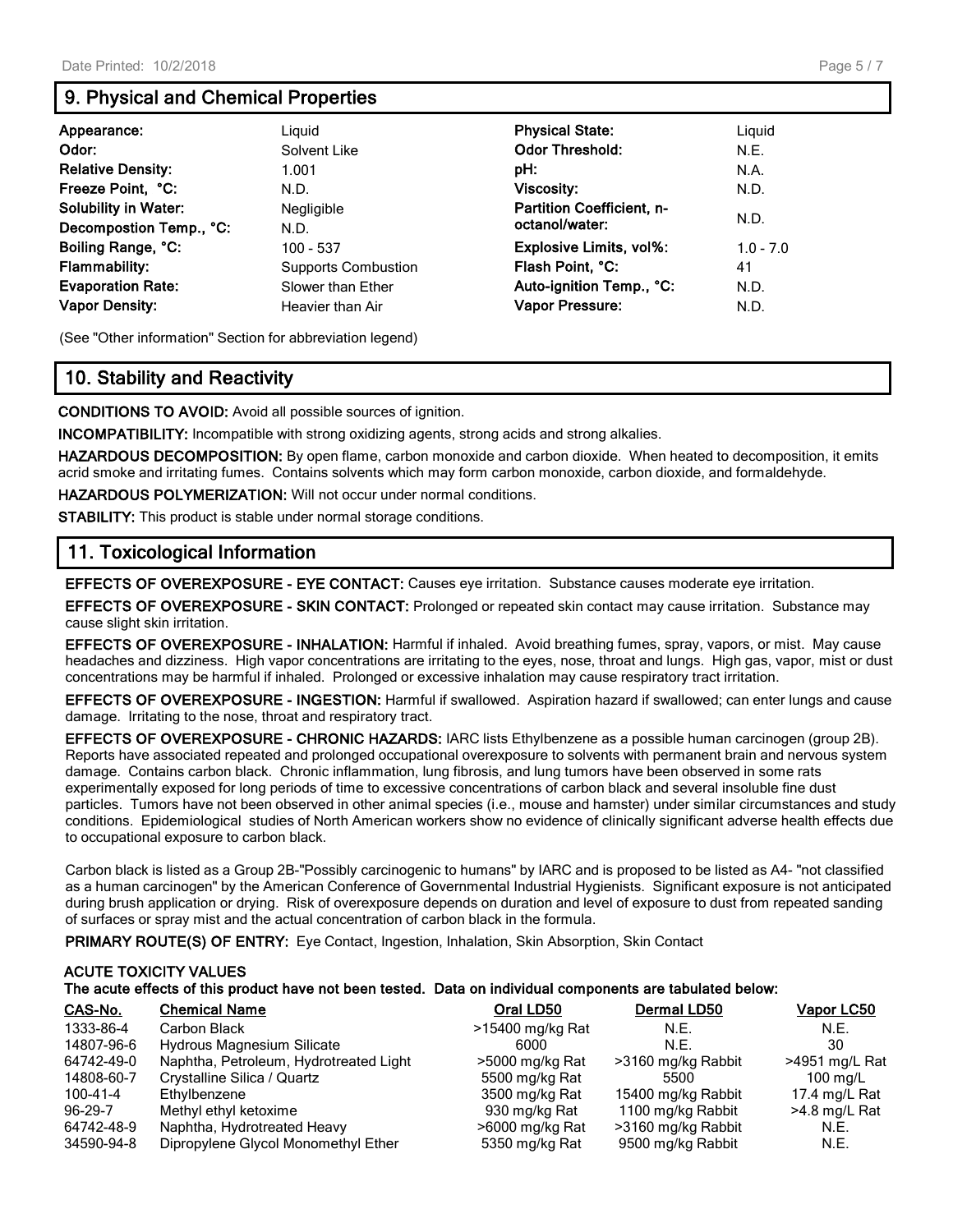## N.E. - Not Established

## **12. Ecological Information**

**ECOLOGICAL INFORMATION:** Product is a mixture of listed components. Product is a mixture of listed components.

## **13. Disposal Information**

**DISPOSAL INFORMATION:** Dispose of material in accordance to local, state, and federal regulations and ordinances. Do not allow to enter waterways, wastewater, soil, storm drains or sewer systems. Do not incinerate closed containers.

## **14. Transport Information**

|                              | Domestic (USDOT) | <b>International (IMDG)</b> | Air (IATA)  | <b>TDG (Canada)</b> |
|------------------------------|------------------|-----------------------------|-------------|---------------------|
| <b>UN Number:</b>            | N.A.             | 1263                        | 1263        | N.A.                |
|                              |                  |                             |             |                     |
|                              |                  |                             |             |                     |
| <b>Proper Shipping Name:</b> | Not Regulated    | Paint                       | Paint       | Not Regulated       |
|                              |                  |                             |             |                     |
| <b>Hazard Class:</b>         | N.A.             | 3                           | 3           | N.A.                |
| <b>Packing Group:</b>        | N.A.             | Ш                           | Ш           | N.A.                |
| <b>Limited Quantity:</b>     | No               | Yes, >5L No                 | Yes, >5L No | No                  |

## **15. Regulatory Information**

## **U.S. Federal Regulations:**

## **CERCLA - SARA Hazard Category**

This product has been reviewed according to the EPA 'Hazard Categories' promulgated under Sections 311 and 312 of the Superfund Amendment and Reauthorization Act of 1986 (SARA Title III) and is considered, under applicable definitions, to meet the following categories:

Flammable (gases, aerosols, liquids, or solids), Carcinogenicity, Respiratory or Skin Sensitization, Specific target organ toxicity (single or repeated exposure), Germ cell mutagenicity

## **Sara Section 313:**

This product contains the following substances subject to the reporting requirements of Section 313 of Title III of the Superfund Amendment and Reauthorization Act of 1986 and 40 CFR part 372:

| <b>Chemical Name</b> | CAS-No.        |
|----------------------|----------------|
| Ethylbenzene         | $100 - 41 - 4$ |

## **Toxic Substances Control Act:**

This product contains the following chemical substances subject to the reporting requirements of TSCA 12(b) if exported from the United States:

No TSCA 12(b) components exist in this product.

# **U.S. State Regulations:**

## **California Proposition 65:**

**WARNING:** Cancer and Reproductive Harm - www.P65Warnings.ca.gov.